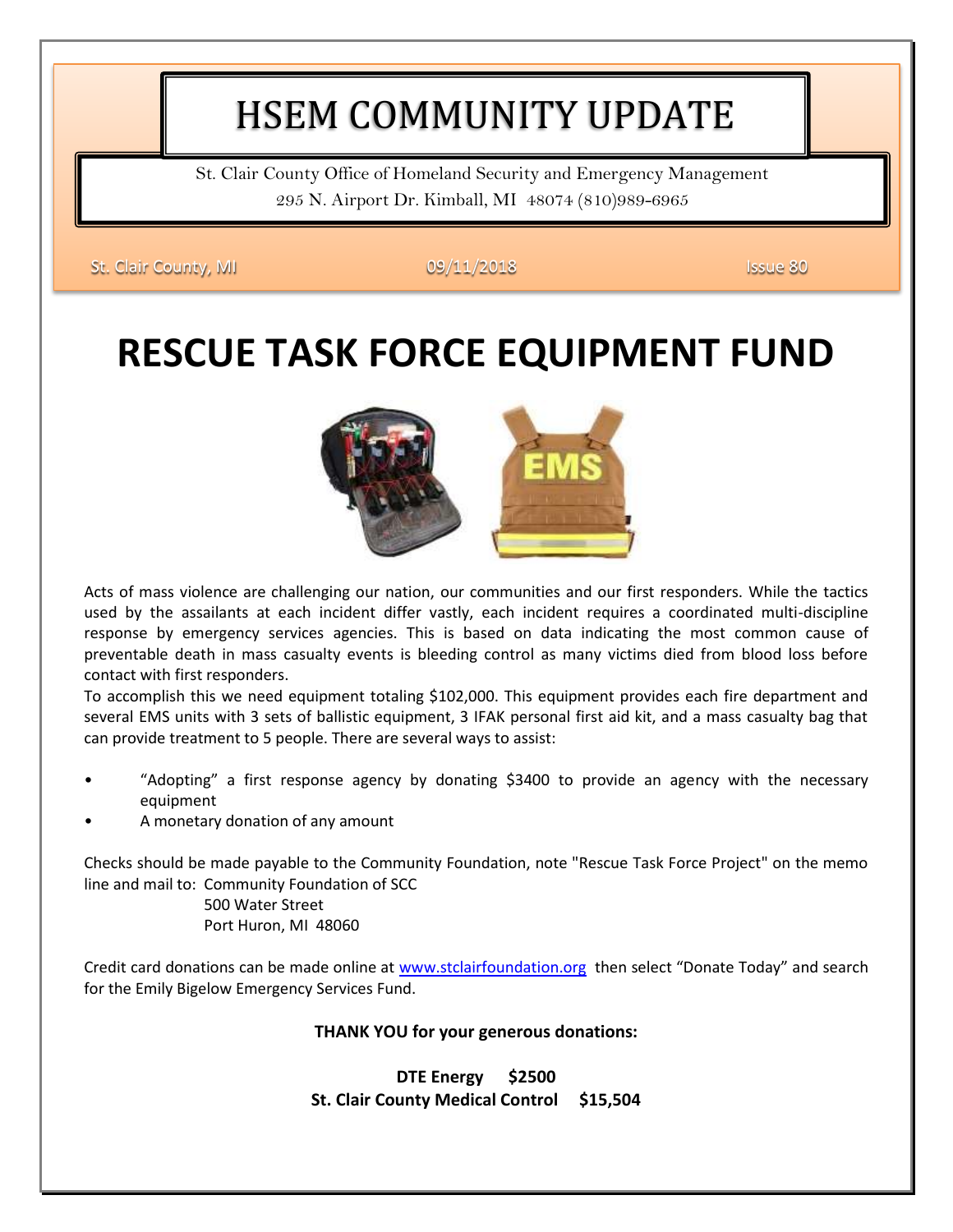

### **Recent Training on Emergency Operations Center in times of Crisis.**

The training was provided by FEMA and brought to us by instructors from Texas A&M Engineering and Extension Services. It was a great reminder of how every position works together in the Emergency Operation Center.

Some of the issues that were submitted by the participants were:

### **What is the most pressing EOC issue affecting the participants?**

- Getting buy in/attendance from those agencies not involved in the training.
- Getting the EOC operational (having templates) created, and training everyone their positions.
- Standardization of communication within the EOC and process what happens when assets are ordered, follow thru on delivery, etc.
- Scalability meaning this was the first time we used a combined groups and although we have all worn multiple hats we need to define it better in advance.
- Doing more exercises where we practice the Planning P process with all of our groups…getting those who weren't at this training to be trained under this new process.
- Continued training to engrain the process into members of the EOC
- More discussion about alternate models for EOC

#### **Participants identified the following EOC gaps:**

- We need to figure out what level of documentation is truly reasonable and expected and continue to work on information management, flow, sharing
- We need to figure out what checklists can be made and configure them in numerous manners (including paper).
- Important that even in the model tested that communication remains open between sectors to ensure there isn't duplication of activities.
- How to effectively communicate with chiefs and ensure directives are carried out in the field.
- We need to shore up what our preferred communication methods will be and create a message flow that works for us – either electronic or paper. Have paper as a backup. We need to decide on what system works for the EOC, MICIMS, email, and chat on VCC.
- We need to work with finance to set thresholds or levels of spending for an approval during activation especially if we don't have a financial representative.
- Law enforcement representation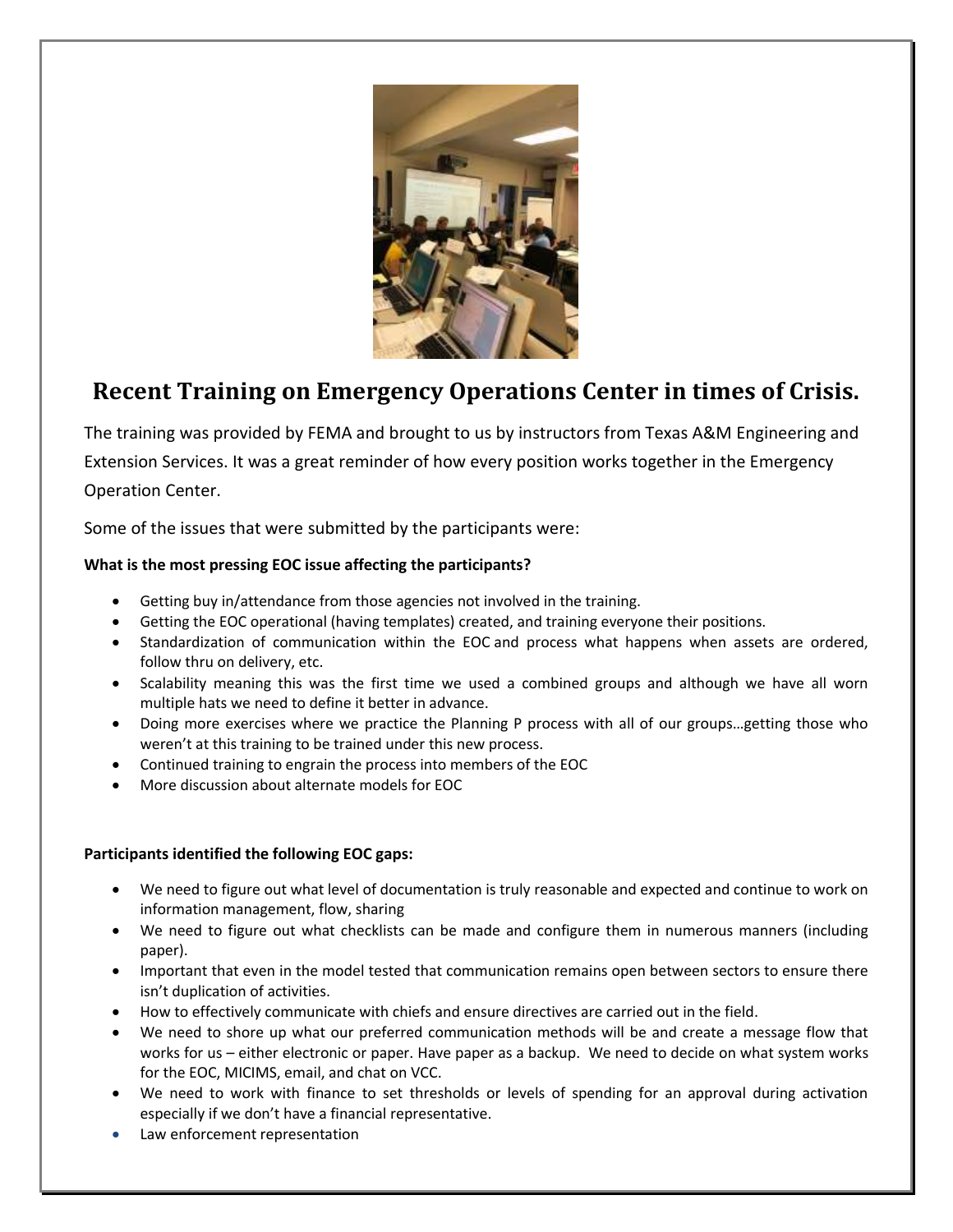

## **Be Ready for the Nationwide Test on 9/20/18**

The Federal Emergency Management Agency (FEMA), in coordination with the Federal Communications Commission (FCC), will conduct a nationwide test of the Integrated Public Alert and Warning System (IPAWS) Wireless Emergency Alert (WEA) and Emergency Alert System (EAS) on Thursday, September 20, 2018, at approximately 2:20 PM EDT. The test will assess the operational readiness of the IPAWS infrastructure for distribution of a national message and determine if technological improvements are needed. The EAS test will be conducted in conjunction with radio, television, and cable operators in all U.S. states, territories and tribal lands, and the WEA test will take place in coordination with participating wireless providers. This will be the first nationwide IPAWS WEA test.

# do 1 thing

**Goal for September:** Make sure everyone in your household can receive, understand, and act on information received in an emergency.

Getting correct information during an emergency is the key to taking safe action. Someone in your household may not be able to receive, understand, or act on emergency information. Think about what special needs your household may have. Take action now to make sure everyone in your family will be safe in an emergency.

Things to consider…

- Emergency news or weather broadcasts may not be closed captioned.
- Information that is shown on screen may not be spoken aloud.
- Automated voices and voices over loud speakers may be hard to understand.
- Information comes quickly and the stress of a disaster may make it hard to understand or remember instructions.
- Words moving across the bottom of a television screen may move very quickly.
- The screen color or color of the text might make some information on television hard to read.

For more information on how to achieve this month's steps go to: <http://do1thing.com/>there is also a link to show how your business can be ready.